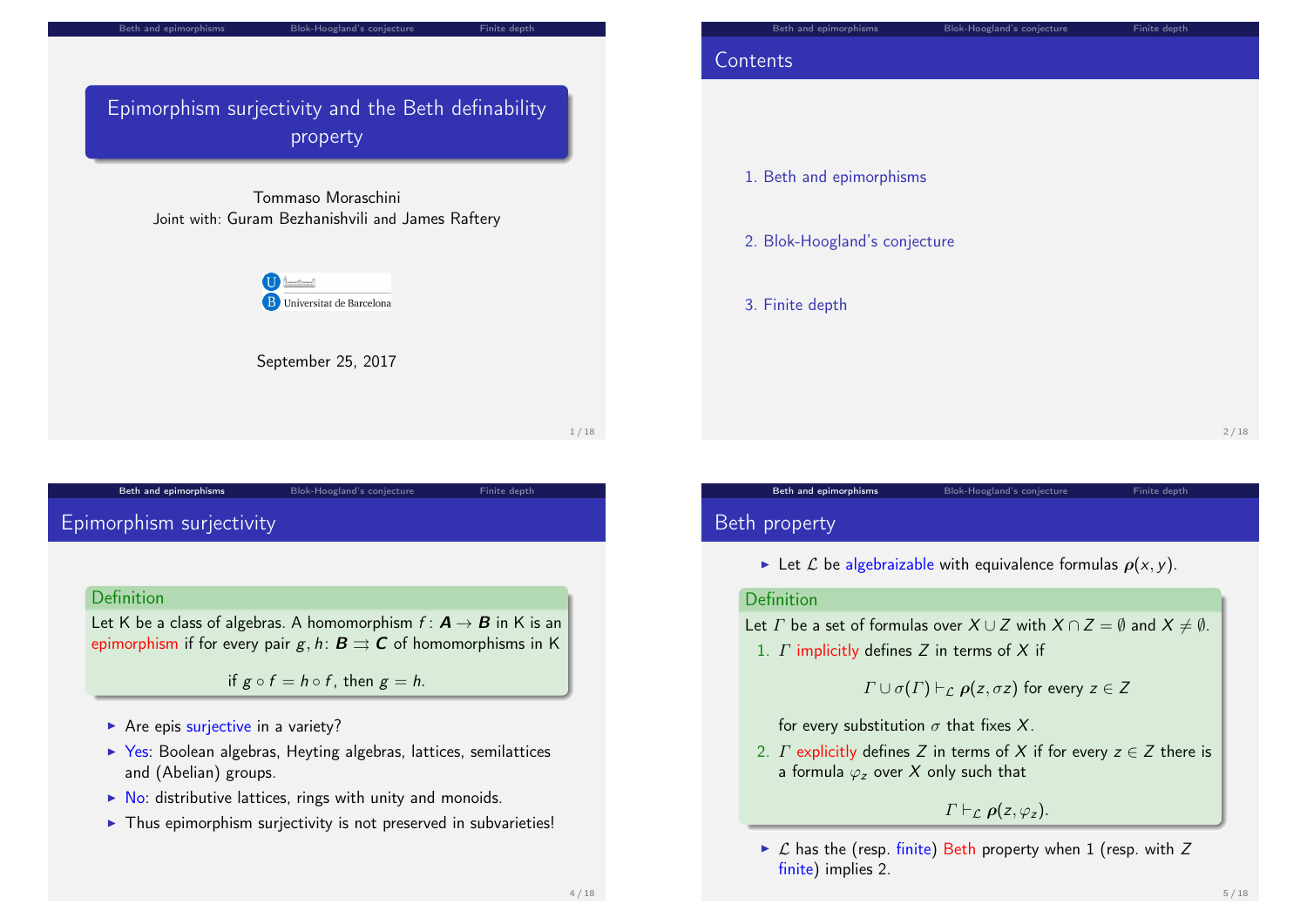# Transfer theorem

## Definition

A homomorphism  $f: \mathbf{A} \to \mathbf{B}$  is almost onto if  $\mathbf{B}$  is generated by  $f(A) \cup \{b\}$  for some  $b \in B$ .

## Theorem (Blok and Hoogland)

Let  $\mathcal L$  be an algebraizable logic.

- 1.  $\mathcal L$  has the Beth property iff epis are surjective in Alg<sup>\*</sup> $\mathcal L$ .
- 2.  $\mathcal L$  has the finite Beth property iff almost onto epis are surjective in Alg<sup>\*</sup> $\mathcal{L}$ .
- $\triangleright$  Blok and Hoogland conjectured that

Beth property  $\neq$  finite Beth property.

6 / 18

9 / 18

# <span id="page-1-0"></span>[K-epic subalge](#page-0-0)bras

### Definition

Let K be a quasi-variety and  $B \in K$ . A subalgebra  $A \leq B$  is K-epic if for every pair of homomorphisms  $f, g : \mathbf{B} \rightrightarrows \mathbf{C} \in \mathsf{K}$ 

Beth and epimorphisms **Blok-Hoogland's conjecture** Finite depth

if  $f \upharpoonright_{A} = g \upharpoonright_{A}$ , then  $f = g$ .

► Epis are surjective in K iff no  $B \in K$  has a proper K-epic subalgebra.

## Theorem (Campercholi)

Let K be a quasi-variety and  $A \leq B \in K$ . TFAE:

- 1. A is a K-epic subalgebra of B.
- 2. For every  $b \in B$  there is a primitive positive formula  $\varphi(\vec{x}, y)$ and  $\vec{a} \in A$  such that

 $K \vDash \forall \vec{x}, y, z((\varphi(\vec{x}, y) \& \varphi(\vec{x}, z)) \rightarrow y \approx z)$  and  $\mathbf{B} \vDash \varphi(\vec{a}, b)$ .

# Why Heyting algebras?

- $\triangleright$  We want to establish Blok and Hoogland's conjecture by finding a variety (that algebraizes a logic) where:
	- 1. Almost onto epimorphisms are surjective.
	- 2. Epimorphisms need not be surjective.

## Theorem (Kreisel)

Every axiomatic extension of IPC has the finite Beth property.

 $\triangleright$  This result can be re-stated as follows:

### Theorem

In varieties of Heyting algebras almost onto epis are surjective.

 $\triangleright$  To establish Blok and Hoogland's conjecture, it is enough to find a variety of Heyting algebras where epis need not be suriective.

### 7 / 18

### Beth and epimorphisms **Blok-Hoogland's conjecture** Finite depthene

 $\triangleright$  Let **A** be the Heyting algebra depicted below and **B** the subalgebra with universe  $\{0, b_0, b_1, b_2, \ldots, 1\}$ .



- $\triangleright$  We claim that **B** is a  $V(A)$ -epic subalgebra of **A**.
- $\triangleright$  We need to find primitive positive formulas that define partial functions in  $V(A)$  and, moreover, construct A out of B.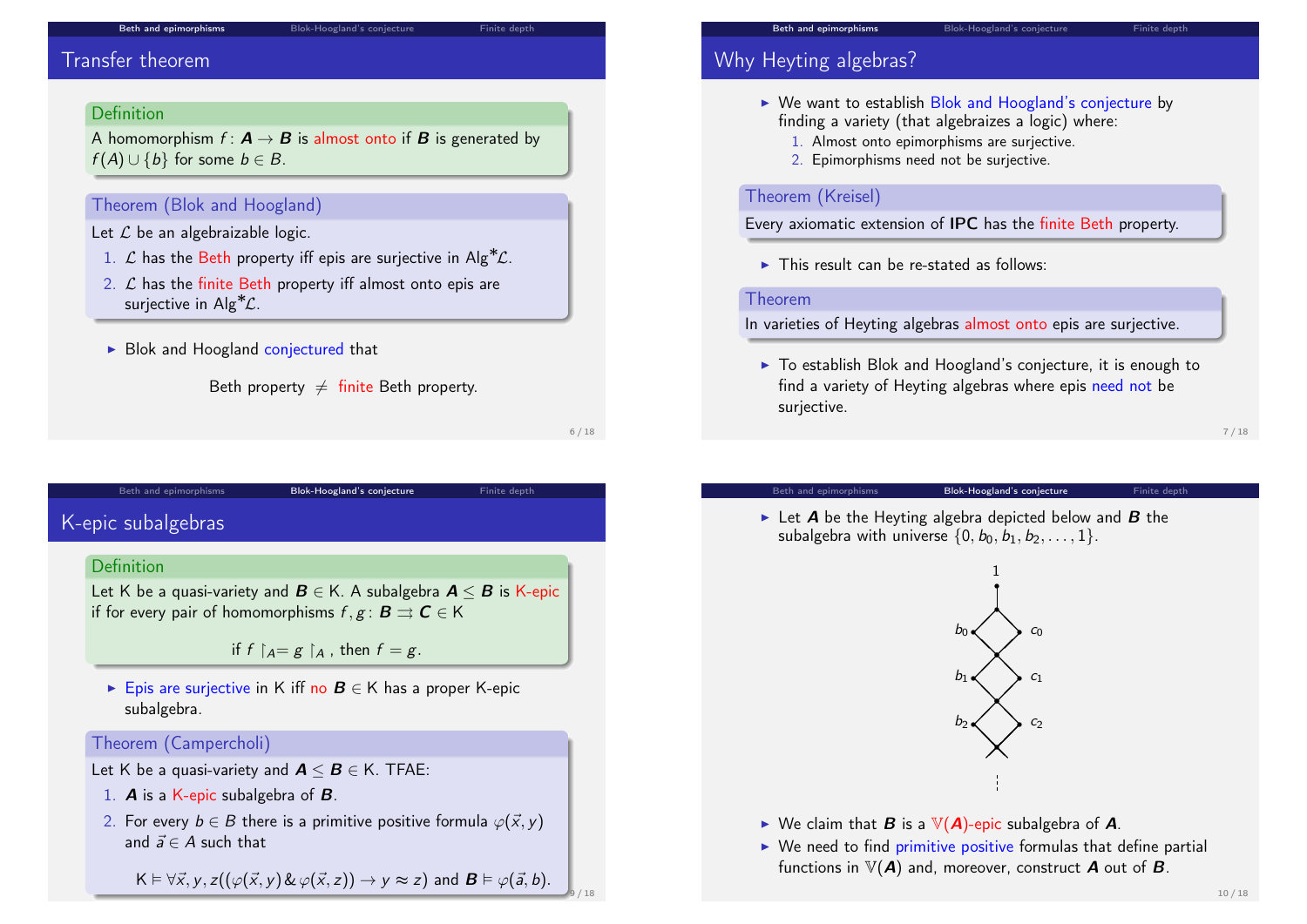# Partial functions

 $\triangleright$  Consider the conjunction of equations

$$
\varphi(x_0, x_1, x_2, y_0, y_1, y_2) := \bigotimes_{n \leq 2} (x_n \to y_n \approx y_n \& y_n \to x_n \approx x_n)
$$
\n
$$
\bigotimes_{n \leq 1} (x_n \land y_n \approx x_{n+1} \lor y_{n+1}).
$$

 $\blacktriangleright$  and the primitive positive formula

$$
\Phi(x_0,x_1,x_2,y_0)\coloneqq\exists y_1y_2\varphi.
$$

 $\blacktriangleright$   $\blacklozenge$  define a partial 3-ary function in  $\mathbb{V}(A)$ : For every  $C \in \mathbb{V}(A)$ and  $a_0, a_1, a_2 \in C$  there is at most one  $e \in C$  s.t.

$$
\boldsymbol{C}\vDash\Phi(a_{0},a_{1},a_{2},e).
$$

Applying this partial function to  $\bm{B}$  we recover the whole  $\bm{A}$ :

$$
\mathbf{A} \models \Phi(b_{n+2}, b_{n+1}, b_n, c_n)
$$
 for every  $n \in \omega$ .

11 / 18

# <span id="page-2-0"></span>[Rieger-Nishim](#page-0-0)ura lat[tice](#page-1-0)

## Definition

A Heyting algebra A has width n if the largest antichain in principal upsets of  $\langle Pr(\mathbf{A}), \subseteq \rangle$  has exactly *n* elements.

Beth and epimorphisms **Blok-Hoogland's conjecture** Finite depth

- Exect W<sub>n</sub> be the class of Heyting algebras of width  $\leq n$ . It is a variety.
- $\blacktriangleright \mathbb{V}(\boldsymbol{A})$  has width 2.
- $\blacktriangleright$  The Rieger-Nishimura lattice has width 2.

## Theorem

- 1. There is a continuum of varieties of Heyting algebras width  $\leq$  2 where epimorphisms need not be surjective.
- 2. Among them there is the variety generated by the Rieger-Nishimura lattice.

# Two Beth properties

- **Figure 5** Epimorphisms need not to be surjective in  $V(A)$ .
- $\triangleright$  Observe that  $\mathbb{V}(A)$  satisfies the weak Pierce law

 $(y \rightarrow x) \vee (((x \rightarrow y) \rightarrow x) \rightarrow x) \approx 1.$ 

 $\blacktriangleright$  Then  $\mathbb{V}(A)$  is locally finite.

## Theorem (Blok-Hoogland's conjecture)

- 1. Epimorphisms need not be surjective in locally finite varieties of Heyting algebras.
- 2. The Beth property and the finite Beth property are different in locally tabular superintuitionistic logics.

12 / 18

# Finite depth

### Definition

A Heyting algebra **A** has depth n if the longest chain in  $\langle Pr(\mathbf{A}), \subseteq \rangle$ has exactly *n* elements.

Beth and epimorphisms Blok-Hoogland's conjecture Finite depth

Let HA<sub>n</sub> be the class of Heyting algebras of depth  $\leq n$ .

Theorem (Maksimova and Ono)

HA<sub>n</sub> is a variety axiomatized by  $h_n \approx 1$ , where  $h_0 = y$  and for  $n > 0$ 

 $h_n := x_n \vee (x_n \rightarrow h_{n-1}).$ 

 $\triangleright$  A variety of Heyting algebras has finite depth when its members have finite depth.

### Theorem

Let K be a variety of Heyting algberas. If K has finite depth, then epimorphisms are surjective in K.